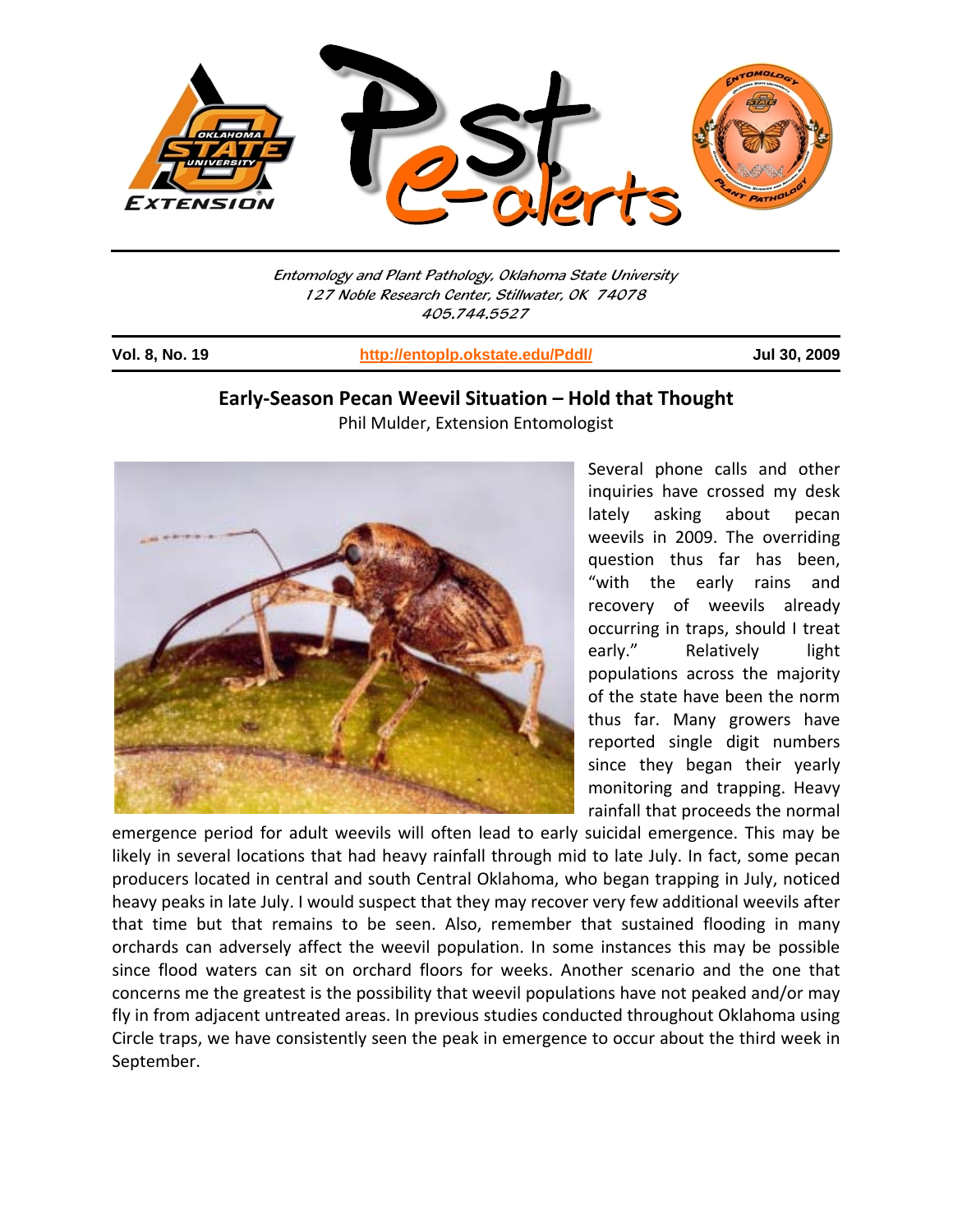I am hopeful that the first scenario described above is the explanation for the fate of our weevil population in 2009; however, I caution all growers to please continue to monitor and trap in their areas to be certain we do not have a normal September flush of adult beetles. In years past, some growers suspended treatment about the time that the cultivar Pawnee began shuck split and consequently got burned on their other varieties or natives. Pecans will continue to be susceptible to weevil attack up to shuck split. We must continue to learn from those bad experiences in the past, to avoid falling into the same trap for the future.

After emergence from the soil, adult weevils live for about 2 to 3 weeks, with females surviving longer than males. Female weevils are capable of surviving much longer if nuts are not acceptable for oviposition (egg-laying). If the nuts are not ready for oviposition by female weevils, then adults will cause feeding damage on the nuts (on average about 1 nut per weevil every four days). This damage may consist of feeding punctures, prior to shell hardening, which will cause premature drop of the pecan. Feeding by pecan weevil after shell hardening may cause the deterioration of the gel resulting in "sticktights." If the weevil penetrates only the shuck, then damage may be limited to slight scars, black spots, pits or molds on the kernel near the puncture site.



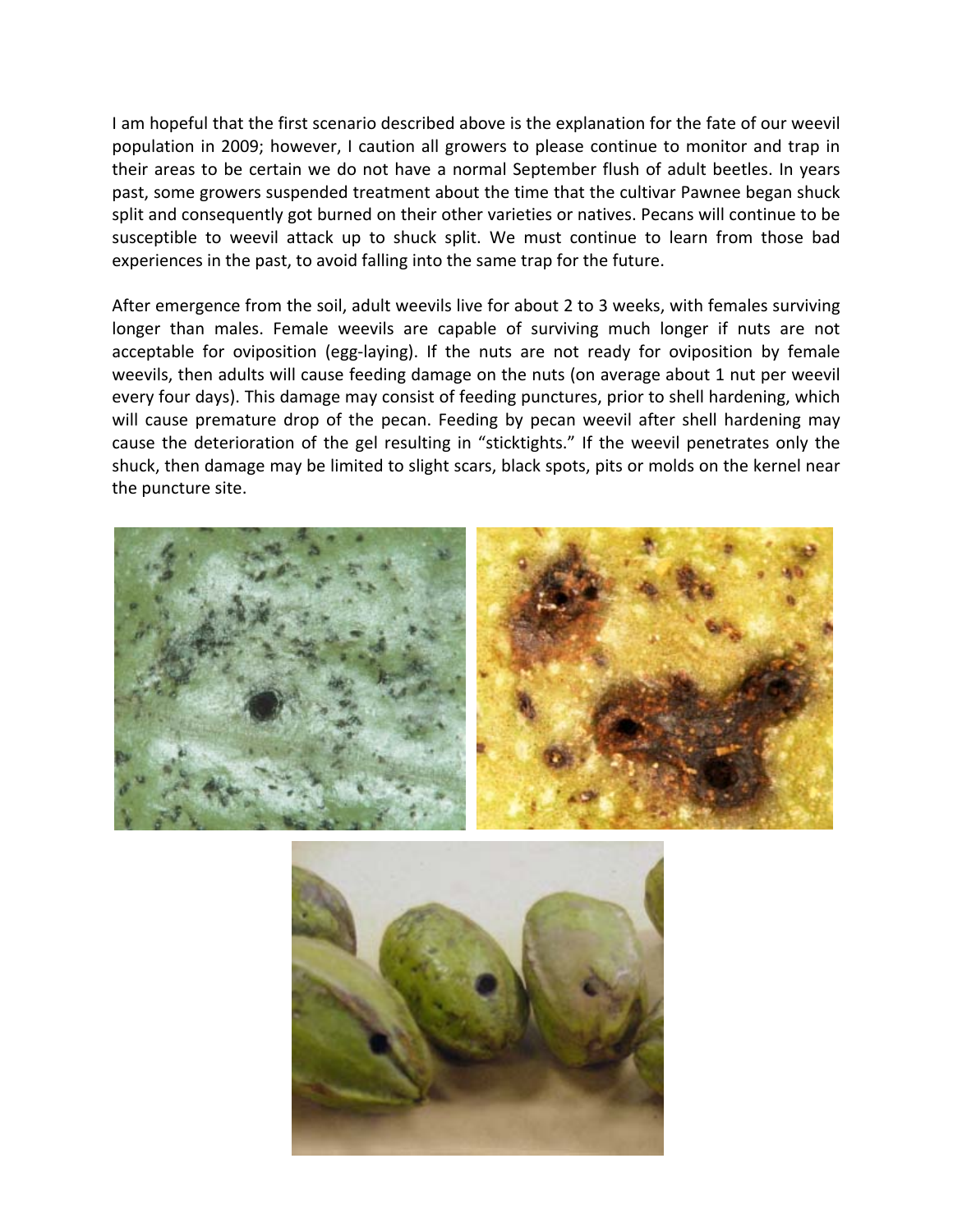Oviposition by female pecan weevils can occur as early as 2 days after emergence; however, the majority of egg production occurs 10‐12 days after emergence. Regardless of how soon oviposition begins, it is initiated on early maturing varieties sooner than on trees that have late maturing nuts. Each female can average around 35‐55 eggs deposited during her life. She will average about four eggs per nut. With a healthy weevil population, this can account for a great amount of damage.



In relationship to insecticide control, many growers are making a transition from traditional use of Sevin to use of some formulation of pyrethroid insecticide (Warrior, Proaxis, Asana, Mustang‐Max, etc.) instead of Sevin. The reasoning behind this change has been economics, with costs for Sevin continuing to rise and pyrethroid costs remaining steady to lower in some cases. While this may be a good choice for some, it could create a potentially greater problem for others. If you do not have a closed cab system, some pyrethroids (the newer ones in particular) could be potentially more toxic than Sevin. The active ingredient in Sevin, known as Carbaryl has an oral and dermal LD50 of around 260 and 4000 mg of chemical/Kg of body weight, respectively, while those same numbers for Warrior (lambda-cyhalothrin) are 68 and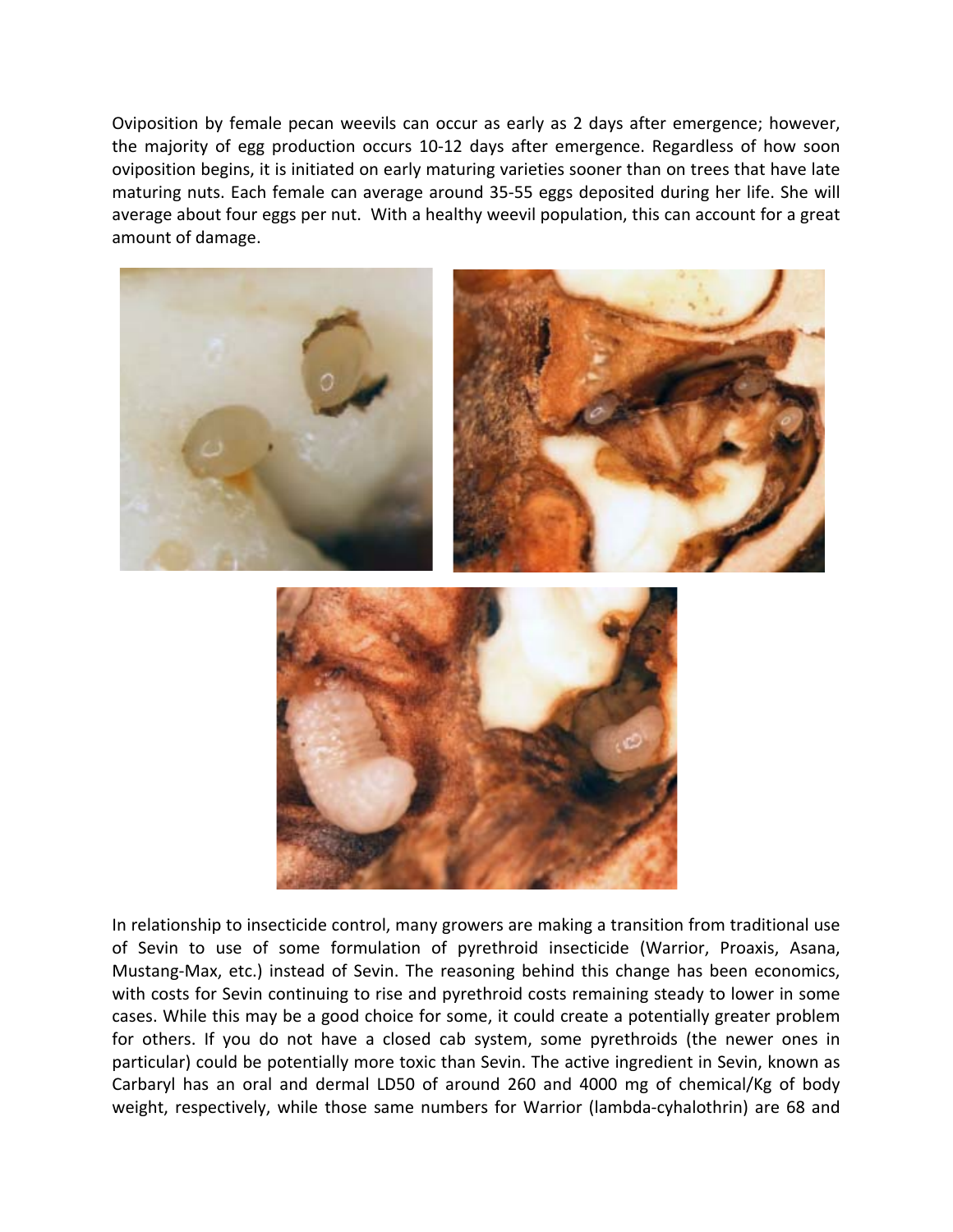664, respectively. Remember, the lower the number, the more potentially toxic the chemistry. Proaxis, which is simply a different isomer (gamma‐cyhalothrin), very similar to Warrior, has an oral and dermal LD50 of 79 and 632, respectively. This suggests that these newer pyrethroids are potentially more toxic to the applicator than Sevin insecticide.

Over the last two years, several combination products have been labeled. These products generally contain some type of pyrethroid and another active ingredient that may or may not be more efficacious on aphids. One such product is Endigo<sup>®</sup>, which contains a pyrethroid (lambda‐cyhalothrin) plus a neonicotinoid (thiamethoxam). The latter ingredient is effective on aphids while the former chemistry is essentially Warrior®, which is an excellent product for weevil control. Some of the other combination products simply contain two pyrethroids (e.g. -Hero<sup>®</sup>) or a pyrethroid in conjunction with chlorpyrifos (Cobalt<sup>®</sup>). While the former type of product may be effective on weevils, it likely has the same limitations of most pyrethroids for aphid control (i.e. – resistance, resurgence or replacement issues). Chlorpyrifos may be somewhat efficacious on aphids, but does not effectively control weevils and is not considered to be translaminar (translocating into peripheral leaf tissue). Thiamethoxam and Imidacloprid are both effective on aphids and have some translaminar activity. The latter product is another neonicotinoid found in the combination product known as Leverage®.

A final word about switching chemicals too quickly before examining the information at hand is when making your choices, carefully examine university trials and ask others about performance of new materials. While many of the newer pyrethroids are similar, their active ingredients may vary in activity on pecan weevil. In OSU trials, Warrior® has proven to be more efficacious than Mustang-Max<sup>®</sup> or Proaxis<sup>®</sup> and grower testimonies have borne this out. Different active ingredients may be the answer to this puzzle between Warrior® and Mustang-Max®, but why are the two isomers of cyhalothrin (Proaxis® and Warrior®) different? The answer is on the label. Warrior® contains twice as much active ingredient per gallon than Proaxis® and yet the usage rates for pecan are identical. All of this latter information on chemicals points to the most important aspect of making applications, read the label and know what you're getting for your money.

# **Grape Bunch Rots**

\_\_\_\_\_\_\_\_\_\_\_\_\_\_\_\_\_\_\_\_\_\_\_\_\_\_\_\_\_\_\_\_\_\_\_\_\_\_\_\_\_\_\_\_\_\_\_\_\_\_\_\_\_\_\_\_\_\_\_\_\_\_\_\_\_\_\_\_\_\_\_\_\_\_\_\_\_\_

Damon L. Smith, Turfgrass and Horticulture Crops Extension Pathologist

As the grape season is now progressing towards harvest season, the rainy, humid weather brings a reminder to be on the lookout for various bunch rots that can afflict the grape clusters as they mature. While many of the tablegrapes and white winegrape cultivars are nearer to harvest compared to the red winegrape varieties, bunch rots can appear at any of the cluster development stages.

Moderate temperatures and wet weather, like much of Oklahoma has experienced over the last week, are conditions that are conducive for bunch rot diseases. Fungicides may be warranted for some situations. Hopefully most growers have maintained an adequate black rot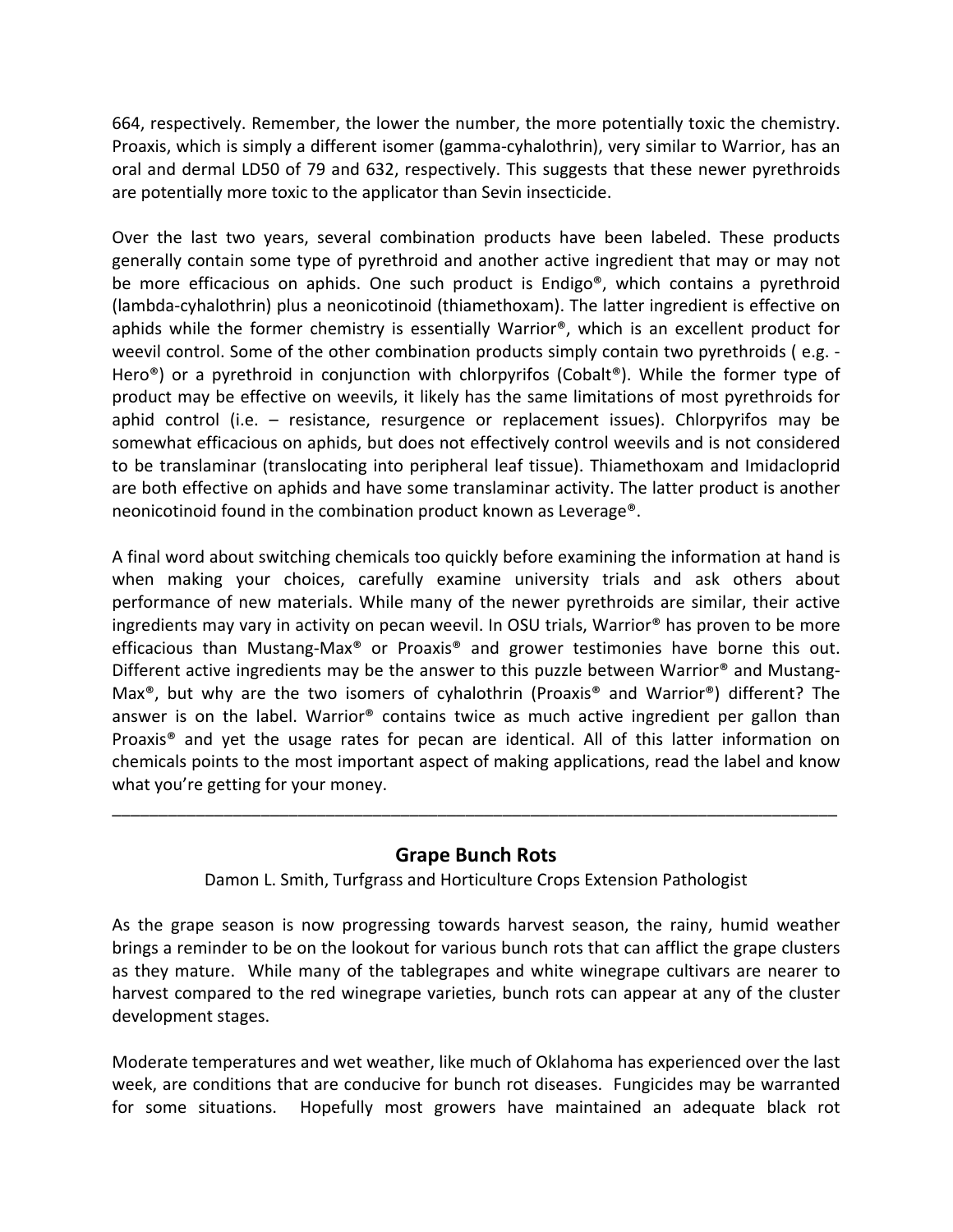prevention program, which will also translate to improved bunch rot control late in the season. Growers should stop spraying as soon as possible, but in some cases it will be necessary to make late‐season fungicide applications to prevent damage to fruit and foliage by disease causing agents. Keep in mind, some fungicides can cause "off‐flavors" in wine or disrupt the fermentation process if applied too close to harvest. Compounds like sulfur, copper, and captan should not be applied within 30‐45 days of harvest. Also, note the pre‐harvest interval (PHI) for fungicides. This interval can be found on the product label and should be followed. The following diseases may become an issue in the next few days as the rainy, overcast weather persists.



### **Botrytis Bunch Rot**

Botrytis bunch rot can occur throughout the season, but can be severe near harvest. Tight clusters, other fungal infections, bird damage, hail damage, etc. can increase the occurrence of botrytis bunch rot. Infection by the pathogen is favored by moderate to cool temperature, free water, and high humidity while fungal spread can be rapid during moist periods, especially near harvest.

(Photo Credit: Tuner Sutton, NC State University)

#### Pre‐harvest Management

- Anticipate prolonged wet and humid conditions for fungicide applications. If sufficient dry‐time (4‐6 hour minimum) is anticipated, fungicides should be applied prior to rain events.
- Elevate is a protectant fungicide (does not enter the fruit or other plant material) that is effective in controlling botrytis bunch rot and is rain fast.
- Pristine at the higher labeled rate is also effective in controlling botrytis bunch rot. Observe the PHI of 14 days and DO NOT use this product if you have already made 4 applications of a strobilurin fungicide (MOA class 11) this season.
- If application of a fungicide is not an option, then pick fruit as soon as possible and before wet conditions arrive.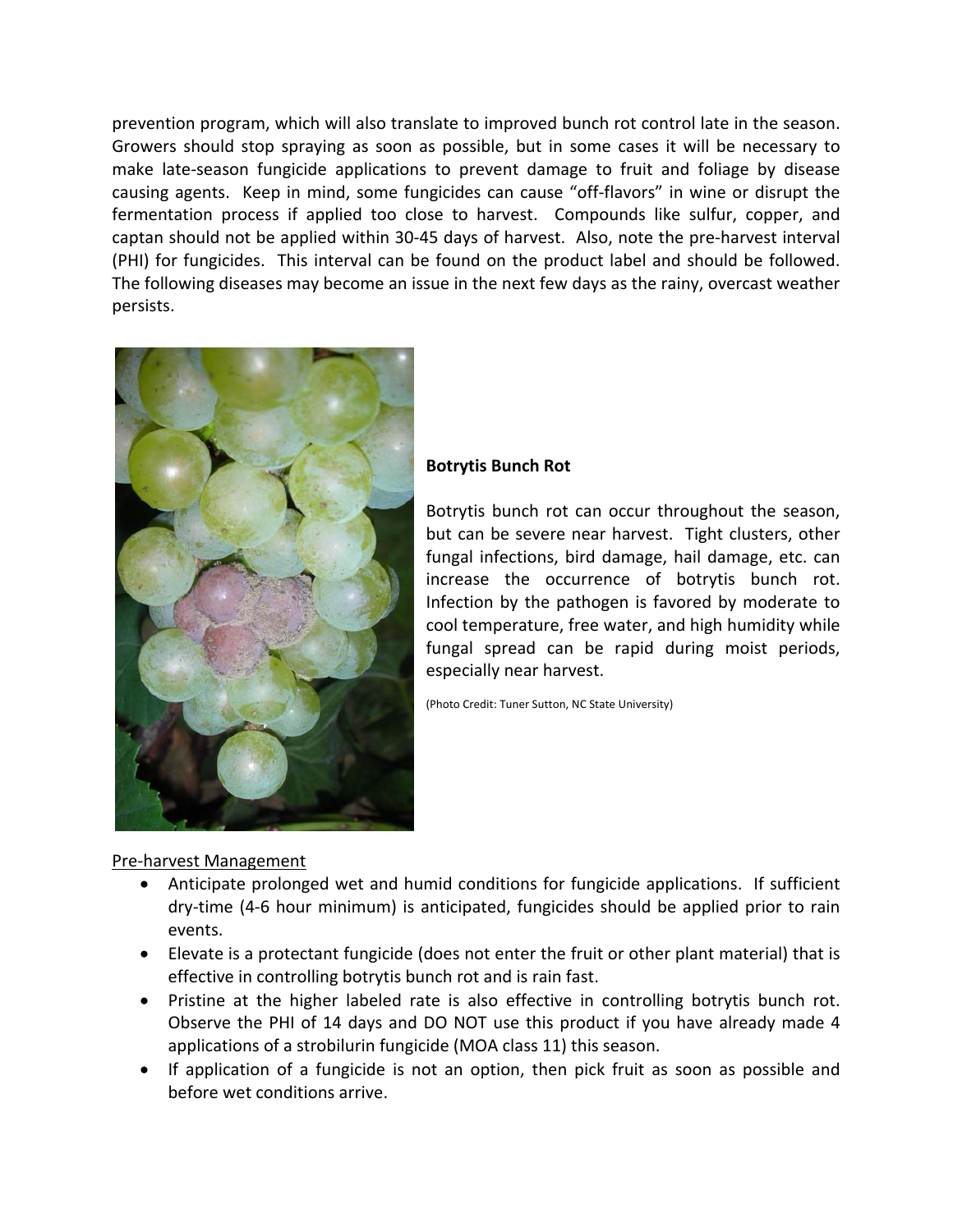#### **Powdery Mildew**

Warm and humid conditions, without free‐moisture and widely fluctuating temperatures can be very conducive for powdery mildew. It is critical that fruit are protected until 8° Brix. Fruit are considered resistant to infection by the fungus after this point. However, the canopy should be protected until harvest to facilitate ripening of fruit.

(Photo Credit: Tuner Sutton, NC State University)



### Pre‐harvest Management

- Quintec, Endura, Pristine, stylet oil, and potassium salts (Armicarb, Nutrol, etc.) can be used for late-season powdery mildew control and will not affect the wine-making process.
- Sterol-inhibiting (SI) compounds such as Nova/Rally, Elite, and Procure are also effective in areas where populations of the fungus are not resistant to those products.

#### **Late‐season bunch rots**

Black rot and powdery mildew will not be of concern late in the season as Brix rise above 8°. However, as fruit continue to ripen "**bitter rot**", "**ripe rot**", and "**Macrophoma rot**" can be a problem on intact berries.



Bitter rot on 'Vignoles' and the same of the Ripe rot



(Photo Credit: Tuner Sutton, NC State University)